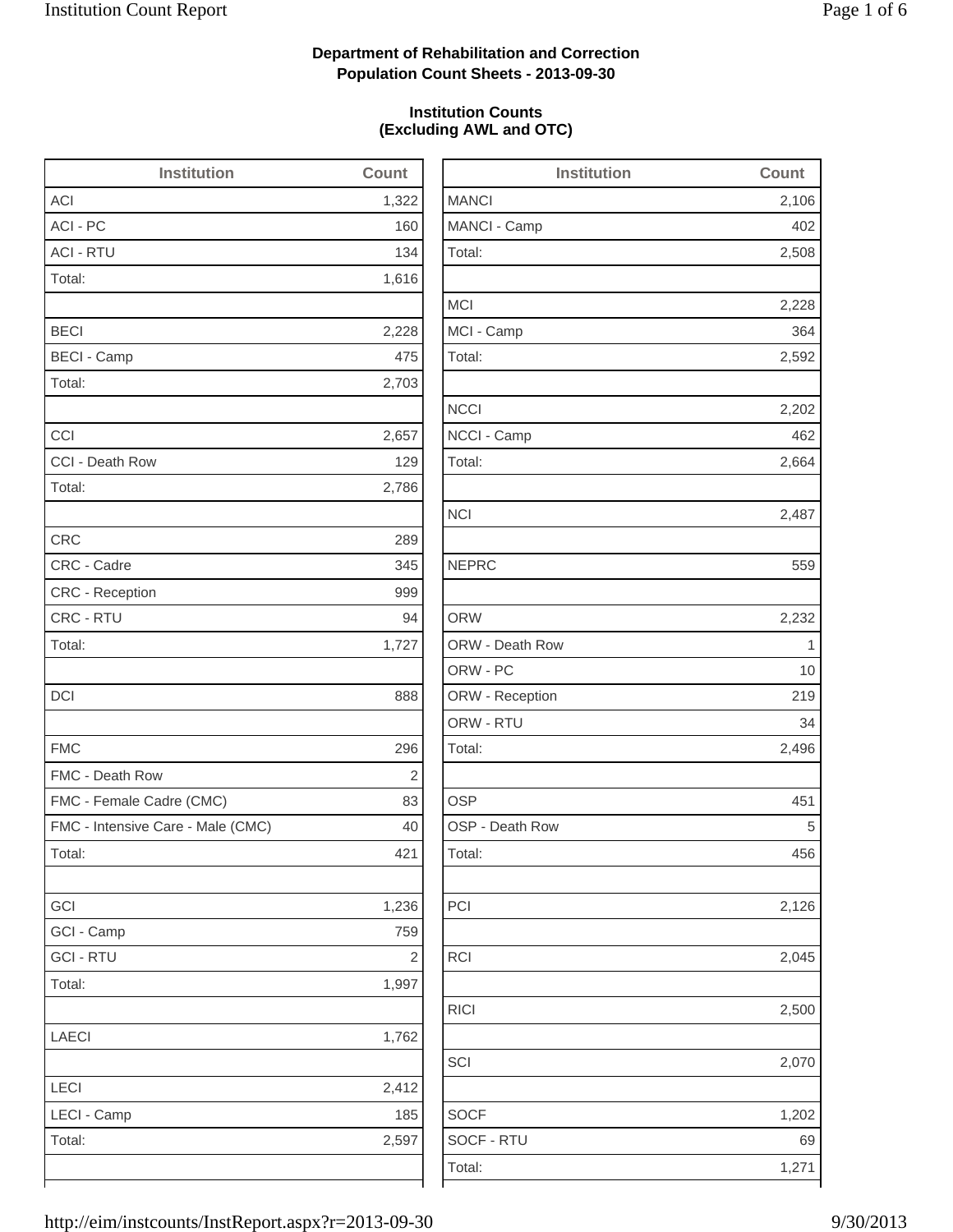## Institution Count Report Page 2 of 6

| LOCI                     | 2,279 |
|--------------------------|-------|
|                          |       |
| <b>LORCI</b>             | 72    |
| <b>LORCI - Cadre</b>     | 212   |
| <b>LORCI - Reception</b> | 976   |
| Total:                   | 1,260 |
|                          |       |
| <b>MACI</b>              | 988   |
| MACI - Minimum           | 1,317 |
| MACI - Youth             | 37    |
| Total:                   | 2,342 |

|                  | <b>Total Population:</b> | 50,350 |
|------------------|--------------------------|--------|
|                  |                          |        |
| Total:           |                          | 1,424  |
| <b>WCI - RTU</b> |                          | 50     |
| <b>WCI</b>       |                          | 1,374  |
|                  |                          |        |
| <b>TOCI</b>      |                          | 1,267  |
|                  |                          |        |
| Total:           |                          | 1,507  |
| TCI - Camp       |                          | 432    |
| <b>TCI</b>       |                          | 1,075  |

\* The Total Population includes 37 Offenders with Reason Codes 30 & 31. \*\* The Total Population includes 24 Offenders with Reason Code 0A.

#### **Male Population by Security Level (Include AWL and Exclude OTC)**

| ,                      |                   |             |                |          |        |
|------------------------|-------------------|-------------|----------------|----------|--------|
| <b>Security Level</b>  |                   | <b>Body</b> | <b>AWL</b>     | $(-OTC)$ | Total  |
| Total Level 5          |                   | 117         | 5              | 4        | 118    |
| Total Level 4          |                   | 1,841       | 15             | 11       | 1,845  |
| Total Level 3          |                   | 11,595      | 141            | 106      | 11,630 |
| Total Level 2          |                   | 17,363      | 235            | 144      | 17,454 |
| Total Level 1          |                   | 15,197      | 198            | 109      | 15,286 |
| <b>Total Death Row</b> |                   | 137         | $\overline{2}$ | 2        | 137    |
|                        | <b>Total Male</b> | 46,250      | 596            | 376      | 46,470 |

#### **Female Population by Institution (Include AWL and Exclude OTC)**

| $(1101000)$ and the thousand $(0.0000)$ |             |                |          |              |  |
|-----------------------------------------|-------------|----------------|----------|--------------|--|
| Institution                             | <b>Body</b> | <b>AWL</b>     | $(-OTC)$ | <b>Total</b> |  |
| <b>DCI</b>                              | 888         | 9              | 5        | 892          |  |
| <b>FMC</b>                              | 5           | 5              | 2        | 8            |  |
| FMC - Female Cadre (CMC)                | 83          | 1              | 0        | 84           |  |
| <b>NEPRC</b>                            | 559         | 20             | 10       | 569          |  |
| <b>ORW</b>                              | 2,232       | 45             | 27       | 2,250        |  |
| <b>ORW - Death Row</b>                  | 1           | 0              | 0        |              |  |
| ORW - PC                                | 10          | $\mathbf 0$    | 0        | 10           |  |
| ORW - Reception                         | 219         | $\mathbf 0$    | 0        | 219          |  |
| ORW - RTU                               | 34          | $\overline{0}$ | $\Omega$ | 34           |  |
| <b>Total Female</b>                     | 4,031       | 80             | 44       | 4,067        |  |
| <b>Total Population:</b>                | 50,281      | 676            | 420      | 50,537       |  |

### **Male Population by Institution: Security Level 5 (Include AWL and Exclude OTC)**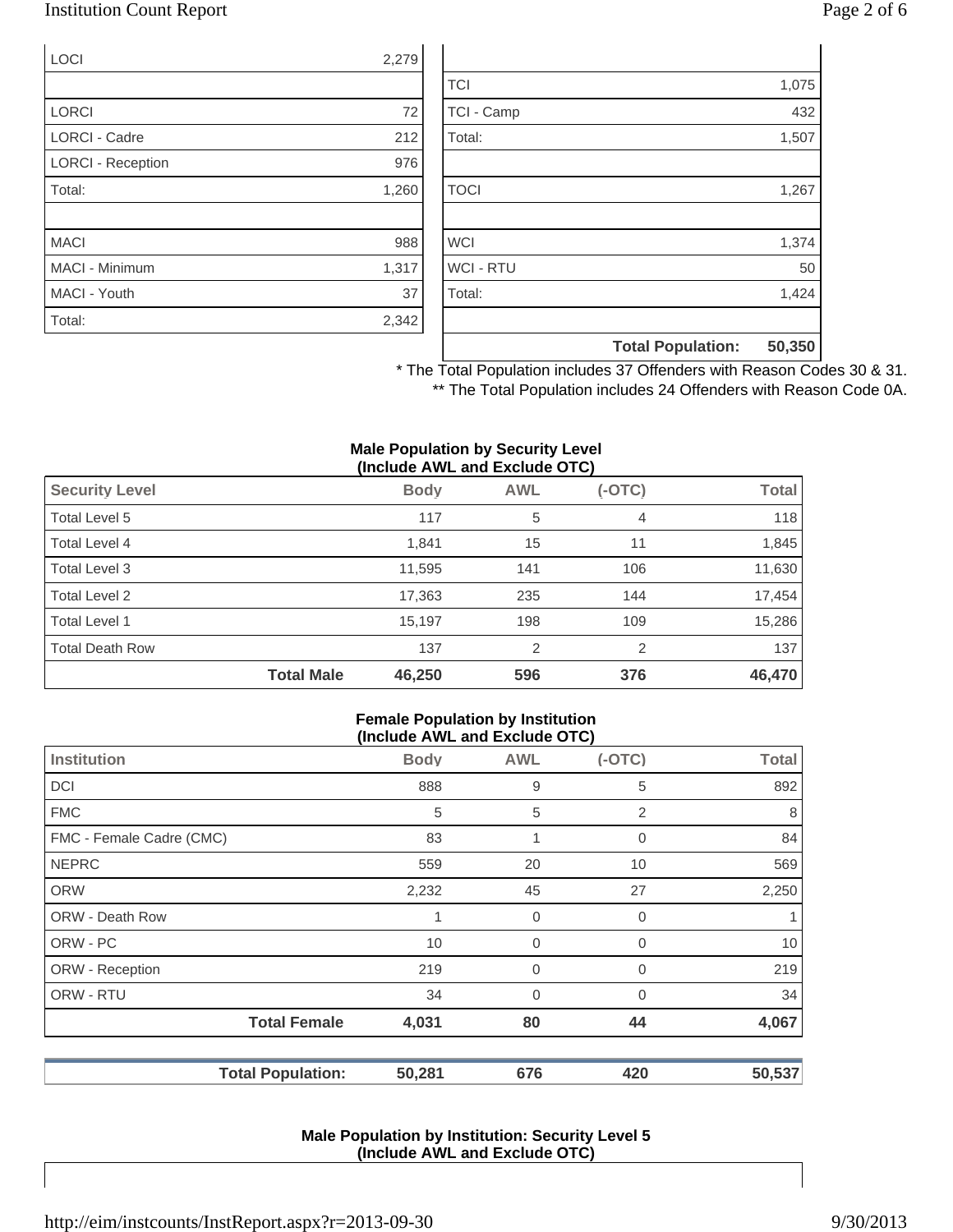# Institution Count Report Page 3 of 6

| Institution              |                      | <b>Body</b> | <b>AWL</b> | $(-OTC)$ | <b>Total</b> |
|--------------------------|----------------------|-------------|------------|----------|--------------|
| <b>LORCI - Reception</b> |                      |             |            |          |              |
| <b>OSP</b>               |                      | 115         |            |          | 116          |
| <b>SOCF</b>              |                      |             |            |          |              |
|                          | <b>Total Level 5</b> | 117         |            |          | 118          |

## **Male Population by Institution: Security Level 4 (Include AWL and Exclude OTC)**

| . ,                      |                      |                |                  |                  |              |
|--------------------------|----------------------|----------------|------------------|------------------|--------------|
| <b>Institution</b>       |                      | <b>Body</b>    | <b>AWL</b>       | $(-OTC)$         | <b>Total</b> |
| ACI - PC                 |                      | $\,6$          | $\boldsymbol{0}$ | $\mathbf 0$      | $\,6$        |
| CRC                      |                      | $\,$ 3 $\,$    | $\boldsymbol{0}$ | $\boldsymbol{0}$ | $\sqrt{3}$   |
| CRC - RTU                |                      | $\overline{2}$ | $\mathbf 0$      | $\mathbf 0$      | $\sqrt{2}$   |
| LECI                     |                      | 23             | $\mathbf 0$      | $\mathbf 0$      | 23           |
| LOCI                     |                      | 1              | $\mathbf 0$      | $\boldsymbol{0}$ | 1            |
| LORCI                    |                      | 5              | $\mathbf 0$      | $\boldsymbol{0}$ | $\sqrt{5}$   |
| <b>LORCI - Reception</b> |                      | $\mathbf{1}$   | 1                | 1                | 1            |
| <b>MANCI</b>             |                      | 72             | 1                | 1                | $72\,$       |
| <b>MCI</b>               |                      | 1              | $\mathbf 0$      | $\,0\,$          | $\mathbf{1}$ |
| <b>NCCI</b>              |                      | $\overline{2}$ | $\mathbf 0$      | $\mathbf 0$      | $\sqrt{2}$   |
| <b>OSP</b>               |                      | 330            | $\mathbf 0$      | $\mathbf 0$      | 330          |
| <b>RCI</b>               |                      | 14             | $\overline{2}$   | $\mathbf 0$      | 16           |
| <b>SOCF</b>              |                      | 1,102          | $10$             | $\,8\,$          | 1,104        |
| SOCF - RTU               |                      | 64             | $\boldsymbol{0}$ | $\,0\,$          | 64           |
| <b>TCI</b>               |                      | 6              | $\boldsymbol{0}$ | $\mathbf 0$      | $\,6$        |
| <b>TOCI</b>              |                      | 206            | $\mathbf 0$      | $\boldsymbol{0}$ | 206          |
| <b>WCI</b>               |                      | 3              | 1                | 1                | $\sqrt{3}$   |
|                          | <b>Total Level 4</b> | 1,841          | 15               | 11               | 1,845        |

#### **Male Population by Institution: Security Level 3 (Include AWL and Exclude OTC)**

| <b>Institution</b>                | <b>Body</b> | <b>AWL</b>     | $(-OTC)$       | <b>Total</b> |
|-----------------------------------|-------------|----------------|----------------|--------------|
| <b>ACI</b>                        | 23          | $\overline{0}$ | 0              | 23           |
| ACI - PC                          | 76          | 1              | 1              | 76           |
| <b>BECI</b>                       | 21          | $\mathbf 0$    | 0              | 21           |
| CCI                               | 10          | $\mathbf 0$    | 0              | 10           |
| CRC                               | 99          | 11             | $\overline{7}$ | 103          |
| CRC - Cadre                       | 232         | $\mathbf 0$    | $\mathbf 0$    | 232          |
| CRC - Reception                   | 692         | 16             | 13             | 695          |
| <b>CRC - RTU</b>                  | 80          | $\mathbf 0$    | 0              | 80           |
| <b>FMC</b>                        | 13          |                | $\overline{0}$ | 14           |
| FMC - Intensive Care - Male (CMC) | 5           | $\overline{0}$ | $\overline{0}$ | 5            |
| <b>LAECI</b>                      | 22          | $\Omega$       | $\Omega$       | 22           |
| <b>LECI</b>                       | 2,253       | 19             | 16             | 2,256        |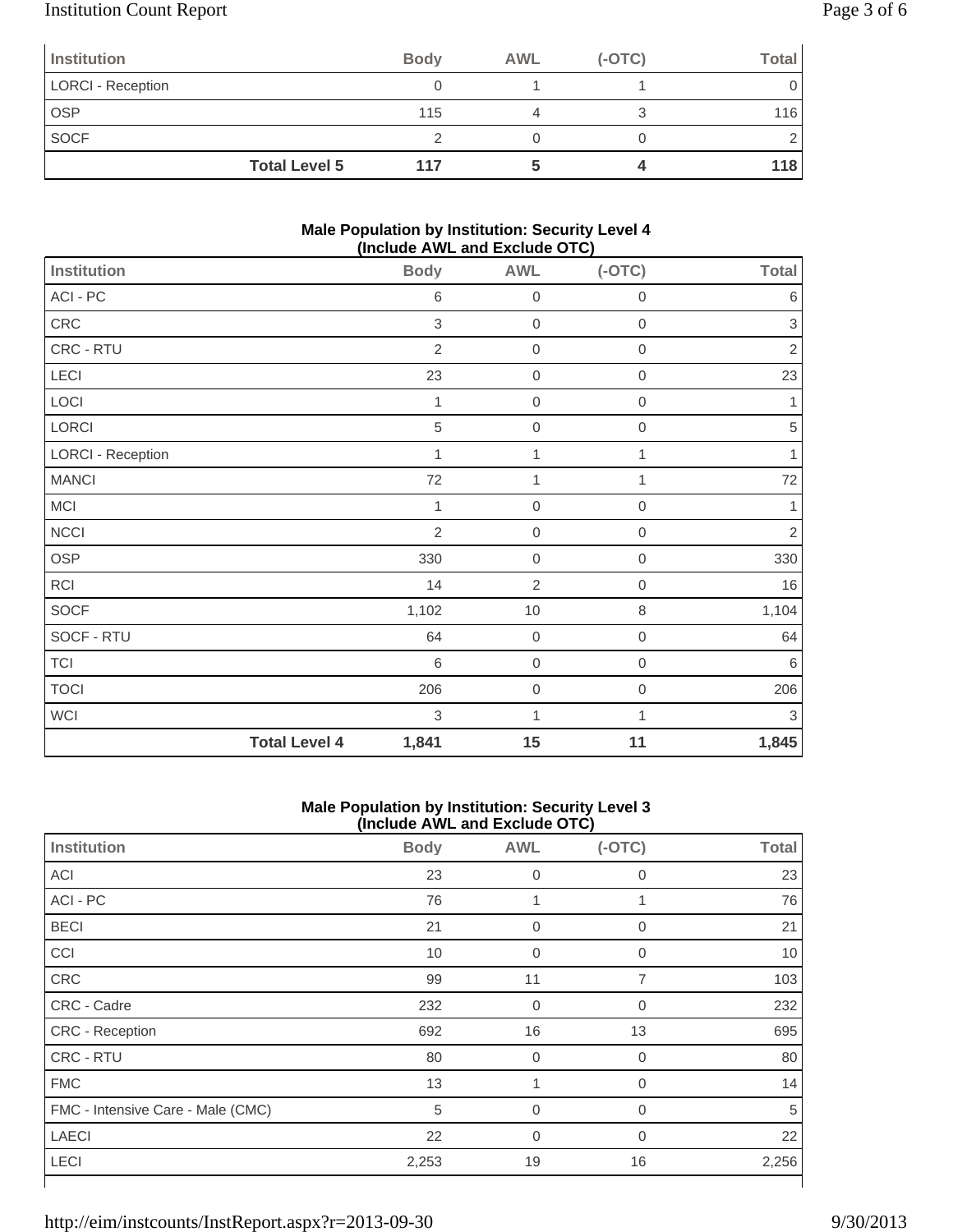# Institution Count Report Page 4 of 6

| LOCI                     |                      | 11           | $\mathbf 0$      | $\mathbf 0$      | 11               |
|--------------------------|----------------------|--------------|------------------|------------------|------------------|
| <b>LORCI</b>             |                      | 32           | 14               | 12               | 34               |
| <b>LORCI - Cadre</b>     |                      | 193          | $\mathbf 0$      | $\mathbf 0$      | 193              |
| <b>LORCI - Reception</b> |                      | 333          | $\sqrt{4}$       | $\overline{c}$   | 335              |
| <b>MACI</b>              |                      | 8            | $\mathbf 0$      | $\mathbf 0$      | 8                |
| MACI - Youth             |                      | 13           | $\mathbf 0$      | $\mathbf 0$      | 13               |
| <b>MANCI</b>             |                      | 1,930        | 16               | 14               | 1,932            |
| MCI                      |                      | $\mathsf g$  | $\mbox{O}$       | $\boldsymbol{0}$ | $\boldsymbol{9}$ |
| <b>NCCI</b>              |                      | 19           | $\mathbf 0$      | $\boldsymbol{0}$ | 19               |
| <b>NCI</b>               |                      | 33           | $\mathbf 0$      | $\mathbf 0$      | 33               |
| <b>OSP</b>               |                      | $\,6$        | $\mathbf 0$      | $\mathbf 0$      | $\,6\,$          |
| PCI                      |                      | 62           | 5                | 1                | 66               |
| <b>RCI</b>               |                      | 1,971        | 24               | 15               | 1,980            |
| <b>RICI</b>              |                      | 15           | $\mathbf 0$      | $\boldsymbol{0}$ | $15\,$           |
| SCI                      |                      | 3            | $\mathbf 0$      | $\mathbf 0$      | 3                |
| <b>SOCF</b>              |                      | 98           | $\mbox{O}$       | $\mathbf 0$      | 98               |
| SOCF - RTU               |                      | 5            | $\mathbf 0$      | $\mathbf 0$      | 5                |
| <b>TCI</b>               |                      | 956          | $\hbox{9}$       | $\overline{7}$   | 958              |
| TCI - Camp               |                      | $\mathbf{1}$ | $\mathbf 0$      | $\mathbf 0$      | $\mathbf{1}$     |
| <b>TOCI</b>              |                      | 1,021        | 6                | 5                | 1,022            |
| <b>WCI</b>               |                      | 1,300        | 15               | 13               | 1,302            |
| WCI - RTU                |                      | 50           | $\boldsymbol{0}$ | $\mathbf 0$      | 50               |
|                          | <b>Total Level 3</b> | 11,595       | 141              | 106              | 11,630           |

#### **Male Population by Institution: Security Level 2 (Include AWL and Exclude OTC)**

| <b>Institution</b>                | <b>Body</b> | <b>AWL</b>       | $(-OTC)$            | <b>Total</b> |
|-----------------------------------|-------------|------------------|---------------------|--------------|
| ACI                               | 579         | $\sqrt{3}$       | $\overline{2}$      | 580          |
| ACI - PC                          | 55          | $\boldsymbol{0}$ | $\mathsf{O}\xspace$ | 55           |
| <b>ACI - RTU</b>                  | 88          | $\mathbf 0$      | 0                   | 88           |
| <b>BECI</b>                       | 1,519       | 21               | 15                  | 1,525        |
| CCI                               | 1,856       | 14               | 9                   | 1,861        |
| CRC                               | 71          | $\mathsf 3$      | 1                   | 73           |
| CRC - Cadre                       | 97          | $\boldsymbol{0}$ | $\boldsymbol{0}$    | 97           |
| CRC - Reception                   | 153         | $\mathsf 3$      | $\overline{2}$      | 154          |
| CRC - RTU                         | 6           | $\boldsymbol{0}$ | $\boldsymbol{0}$    | 6            |
| <b>FMC</b>                        | 25          | $\boldsymbol{0}$ | 0                   | 25           |
| FMC - Intensive Care - Male (CMC) | 21          | $\mathbf 0$      | 0                   | 21           |
| GCI                               | 777         | 1                | 1                   | 777          |
| <b>GCI - RTU</b>                  | 1           | $\boldsymbol{0}$ | $\mathsf{O}\xspace$ |              |
| <b>LAECI</b>                      | 1,403       | 35               | 24                  | 1,414        |
| LECI                              | 127         | 1                | 1                   | 127          |
| LOCI                              | 1,238       | 13               | 12                  | 1,239        |
|                                   |             |                  |                     |              |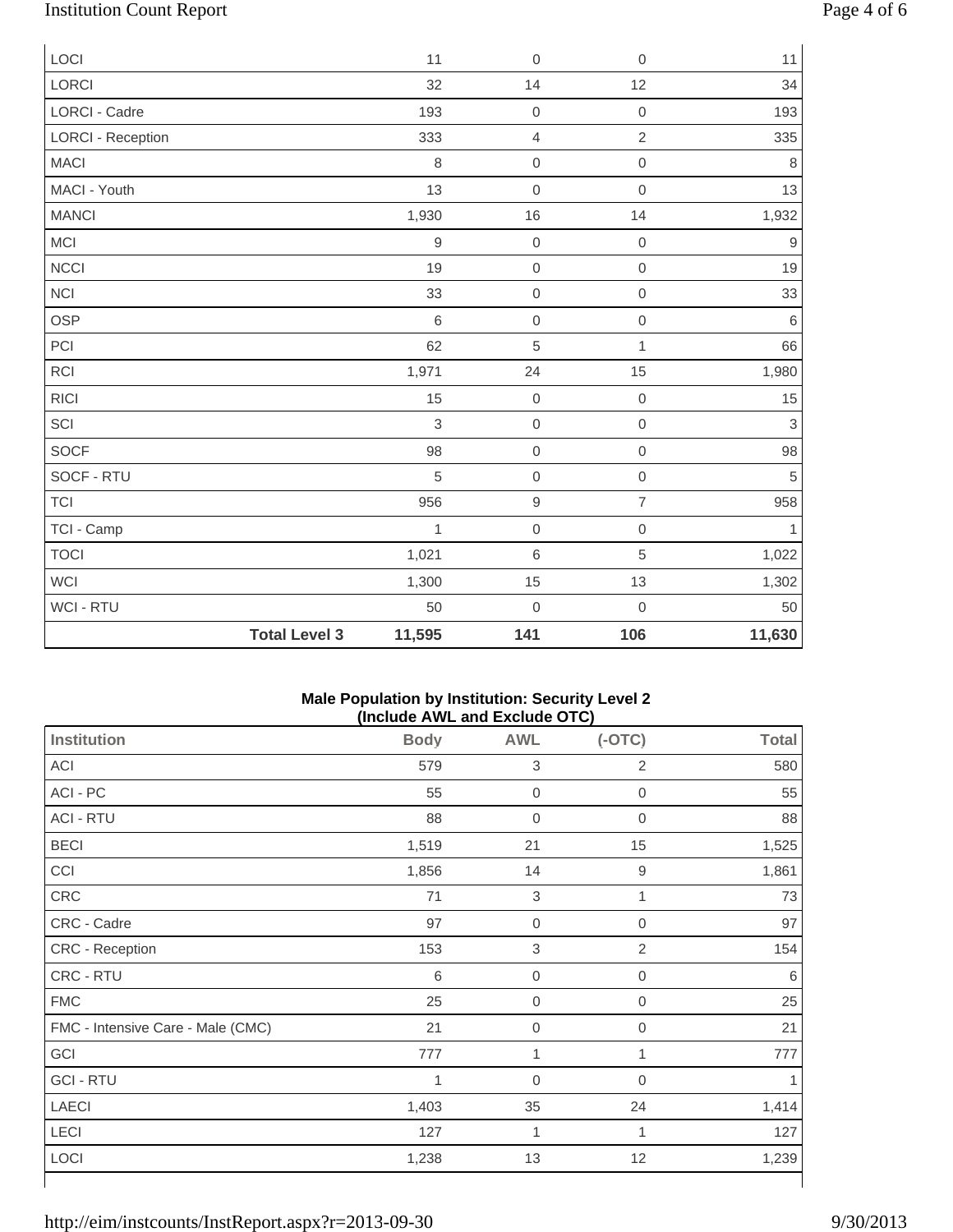# Institution Count Report Page 5 of 6

| <b>LORCI</b>             | 20                             | 4                | 4                         | 20         |
|--------------------------|--------------------------------|------------------|---------------------------|------------|
| LORCI - Cadre            | 16                             | $\boldsymbol{0}$ | $\mathbf 0$               | 16         |
| <b>LORCI - Reception</b> | 288                            | $\overline{7}$   | $\overline{7}$            | 288        |
| <b>MACI</b>              | 980                            | 3                | $\ensuremath{\mathsf{3}}$ | 980        |
| MACI - Youth             | 24                             | $\boldsymbol{0}$ | $\mathbf 0$               | 24         |
| <b>MANCI</b>             | 84                             | $\mathbf{1}$     | $\mathbf{1}$              | 84         |
| MANCI - Camp             | $\,$ 3 $\,$                    | $\boldsymbol{0}$ | $\mathbf 0$               | $\sqrt{3}$ |
| MCI                      | 1,783                          | 19               | 12                        | 1,790      |
| MCI - Camp               | 1                              | $\boldsymbol{0}$ | $\mathbf 0$               | 1          |
| <b>NCCI</b>              | 1,436                          | 22               | $10$                      | 1,448      |
| NCCI - Camp              | 1                              | $\mathbf 0$      | $\mathbf 0$               | 1          |
| <b>NCI</b>               | 1,895                          | 35               | 21                        | 1,909      |
| PCI                      | 836                            | 19               | 6                         | 849        |
| RCI                      | 60                             | $\mathbf 0$      | $\mathbf 0$               | 60         |
| <b>RICI</b>              | 657                            | 3                | $\overline{2}$            | 658        |
| SCI                      | 1,084                          | 27               | $10$                      | 1,101      |
| <b>TCI</b>               | 68                             | 1                | $\mathbf{1}$              | 68         |
| <b>TOCI</b>              | 40                             | $\boldsymbol{0}$ | $\mathbf 0$               | 40         |
| <b>WCI</b>               | 71                             | $\mathbf 0$      | $\mathbf 0$               | 71         |
|                          | <b>Total Level 2</b><br>17,363 | 235              | 144                       | 17,454     |

## **Male Population by Institution: Security Level 1 (Include AWL and Exclude OTC)**

| <b>Institution</b>                | <b>Body</b> | <b>AWL</b>                | $(-OTC)$            | <b>Total</b> |
|-----------------------------------|-------------|---------------------------|---------------------|--------------|
| ACI                               | 579         | $\ensuremath{\mathsf{3}}$ | $\overline{2}$      | 580          |
| ACI - PC                          | 55          | $\mathbf 0$               | $\mbox{O}$          | 55           |
| <b>ACI - RTU</b>                  | 88          | $\mathbf 0$               | $\mathsf{O}\xspace$ | 88           |
| <b>BECI</b>                       | 1,519       | 21                        | 15                  | 1,525        |
| CCI                               | 1,856       | 14                        | $\boldsymbol{9}$    | 1,861        |
| CRC                               | 71          | $\mathsf 3$               | 1                   | 73           |
| CRC - Cadre                       | 97          | $\mathbf 0$               | $\mathbf 0$         | 97           |
| CRC - Reception                   | 153         | $\,$ 3 $\,$               | $\overline{2}$      | 154          |
| CRC - RTU                         | 6           | $\mathbf 0$               | $\mathsf{O}\xspace$ | 6            |
| <b>FMC</b>                        | 25          | $\mathbf 0$               | $\boldsymbol{0}$    | 25           |
| FMC - Intensive Care - Male (CMC) | 21          | $\mathbf 0$               | $\mathsf{O}\xspace$ | 21           |
| GCI                               | 777         | 1                         | 1                   | 777          |
| <b>GCI - RTU</b>                  | 1           | $\boldsymbol{0}$          | $\overline{0}$      |              |
| LAECI                             | 1,403       | 35                        | 24                  | 1,414        |
| LECI                              | 127         | 1                         | 1                   | 127          |
| LOCI                              | 1,238       | 13                        | 12                  | 1,239        |
| LORCI                             | 20          | $\overline{4}$            | $\overline{4}$      | 20           |
| LORCI - Cadre                     | 16          | $\mathbf 0$               | $\mathbf 0$         | 16           |
| <b>LORCI - Reception</b>          | 288         | $\overline{7}$            | $\overline{7}$      | 288          |